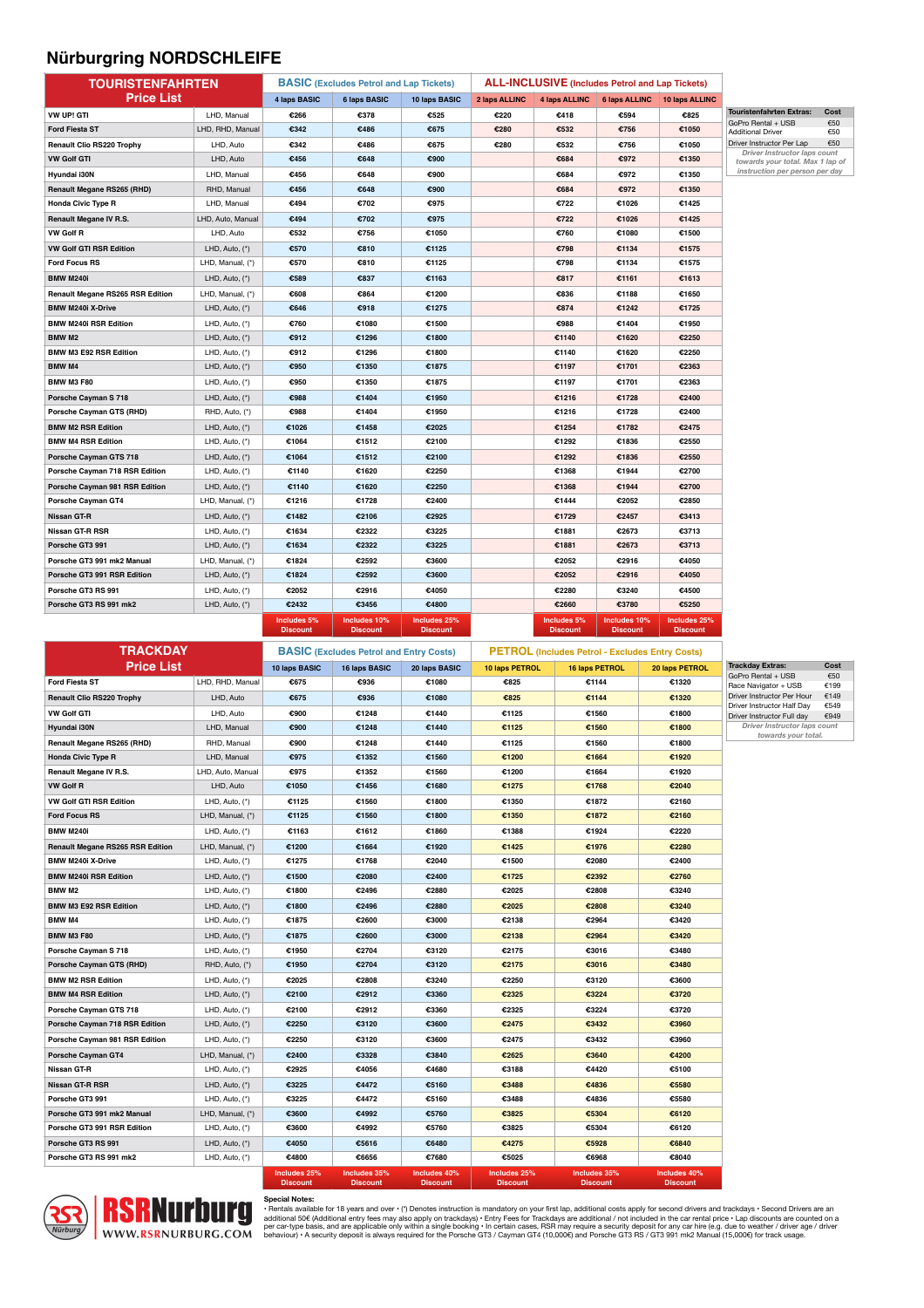### **Nürburgring GP TRACK**

| <b>TOURISTENFAHRTEN</b>                 |                   | <b>BASIC (Excludes Petrol and Track Tickets)</b> |             |             | <b>ALL-INCLUSIVE</b> (Incl. Petrol & Track Tickets) |                          |                                                                     |            |
|-----------------------------------------|-------------------|--------------------------------------------------|-------------|-------------|-----------------------------------------------------|--------------------------|---------------------------------------------------------------------|------------|
| <b>Price List</b>                       |                   | 100km BASIC                                      | 150km BASIC | 200km BASIC | 2 Session Starting Package                          | <b>Per Extra Session</b> |                                                                     |            |
| <b>Ford Fiesta ST</b>                   | LHD, RHD, Manual  | €299                                             | €449        | €599        | €359                                                | €180                     | <b>Touristenfahrten Extras:</b>                                     | Cost       |
| <b>Renault Clio RS220 Trophy</b>        | LHD, Auto         | €299                                             | €449        | €599        | €359                                                | €180                     | GoPro Rental + USB<br><b>Additional Driver</b>                      | €50<br>€50 |
| <b>VW Golf GTI</b>                      | LHD, Auto         | €449                                             | €679        | €899        | €459                                                | €230                     | Driver Instructor Session                                           | €50        |
| Hyundai i30N                            | LHD, Manual       | €449                                             | €679        | €899        | €459                                                | €230                     | <b>Driver Instructor Session count</b><br>towards your total. Max 1 |            |
| Renault Megane RS265 (RHD)              | RHD, Manual       | €449                                             | €679        | €899        | €459                                                | €230                     | session of instruction per person<br>per day                        |            |
| <b>Honda Civic Type R</b>               | LHD, Manual       | €479                                             | €719        | €949        | €489                                                | €245                     |                                                                     |            |
| Renault Megane IV R.S.                  | LHD, Auto, Manual | €479                                             | €719        | €949        | €489                                                | €245                     | Book 3 ALLINC TF sessions and                                       |            |
| <b>VW Golf R</b>                        | LHD, Auto         | €499                                             | €749        | €999        | €519                                                | €260                     | receive a 10% discount                                              |            |
| <b>VW Golf GTI RSR Edition</b>          | LHD, Auto, (*)    | €549                                             | €829        | €1099       | €729                                                | €365                     | Book 4 ALLINC TF sessions and                                       |            |
| <b>Ford Focus RS</b>                    | LHD, Manual, (*)  | €549                                             | €829        | €1099       | €729                                                | €365                     | receive a 15% discount                                              |            |
| <b>BMW M240i</b>                        | LHD, Auto, (*)    | €579                                             | €859        | €1149       | €759                                                | €380                     |                                                                     |            |
| <b>Renault Megane RS265 RSR Edition</b> | LHD, Manual, (*)  | €599                                             | €899        | €1199       | €759                                                | €380                     | Book 5 ALLINC TF sessions and<br>receive a 20% discount             |            |
| <b>BMW M240i X-Drive</b>                | LHD, Auto, (*)    | €629                                             | €949        | €1249       | €819                                                | €410                     |                                                                     |            |
| <b>BMW M240i RSR Edition</b>            | LHD, Auto, (*)    | €749                                             | €1099       | €1499       | €929                                                | €470                     | Book 6 ALLINC TF sessions and                                       |            |
| BMW M2                                  | LHD, Auto, (*)    | €899                                             | €1349       | €1799       | €1099                                               | €550                     | receive a 25% discount                                              |            |
| <b>BMW M3 E92 RSR Edition</b>           | LHD, Auto, (*)    | €899                                             | €1349       | €1799       | €1099                                               | €550                     |                                                                     |            |
| <b>BMW M4</b>                           | LHD, Auto, (*)    | €949                                             | €1449       | €1899       | €1149                                               | €580                     | Book 7 or more ALLINC TF<br>sessions and receive a                  |            |
| <b>BMW M3 F80</b>                       | LHD, Auto, (*)    | €949                                             | €1449       | €1899       | €1149                                               | €580                     | 30% discount                                                        |            |
| Porsche Cayman S 718                    | LHD, Auto, (*)    | €999                                             | €1499       | €1999       | €1179                                               | €590                     |                                                                     |            |
| <b>Porsche Cayman GTS (RHD)</b>         | RHD, Auto, (*)    | €999                                             | €1499       | €1999       | €1179                                               | €590                     |                                                                     |            |
| <b>BMW M2 RSR Edition</b>               | LHD, Auto, (*)    | €1049                                            | €1549       | €2099       | €1199                                               | €600                     |                                                                     |            |
| <b>BMW M4 RSR Edition</b>               | LHD, Auto, (*)    | €1149                                            | €1749       | €2299       | €1249                                               | €620                     |                                                                     |            |
| Porsche Cayman GTS 718                  | LHD, Auto, (*)    | €1149                                            | €1749       | €2299       | €1249                                               | €620                     |                                                                     |            |
| Porsche Cayman 718 RSR Edition          | LHD, Auto, (*)    | €1199                                            | €1799       | €2399       | €1299                                               | €660                     |                                                                     |            |
| Porsche Cayman 981 RSR Edition          | LHD, Auto, (*)    | €1199                                            | €1799       | €2399       | €1299                                               | €660                     |                                                                     |            |
| Porsche Cayman GT4                      | LHD, Manual, (*)  | €1249                                            | €1849       | €2499       | €1349                                               | €700                     |                                                                     |            |
| Nissan GT-R                             | LHD, Auto, (*)    | €1399                                            | €2099       | €2799       | €1649                                               | €840                     |                                                                     |            |
| Nissan GT-R RSR                         | LHD, Auto, (*)    | €1549                                            | €2349       | €3099       | €1799                                               | €920                     |                                                                     |            |
| Porsche GT3 991                         | LHD, Auto, (*)    | €1549                                            | €2349       | €3099       | €1799                                               | €910                     |                                                                     |            |
| Porsche GT3 991 mk2 Manual              | LHD, Manual, (*)  | €1749                                            | €2599       | €3499       | €1999                                               | €1000                    |                                                                     |            |
| Porsche GT3 991 RSR Edition             | LHD, Auto, (*)    | €1749                                            | €2599       | €3499       | €1999                                               | €1000                    |                                                                     |            |
| Porsche GT3 RS 991                      | LHD, Auto, (*)    | €1999                                            | €2999       | €3999       | €2199                                               | €1120                    |                                                                     |            |
| Porsche GT3 RS 991 mk2                  | LHD, Auto, (*)    | €2399                                            | €3599       | €4799       | €2599                                               | €1300                    |                                                                     |            |

| <b>TRACKDAY</b>                         |                   | <b>BASIC (Excludes Petrol and Entry Fees)</b> |               |               | <b>PETROL</b> (Includes Petrol - Excludes Entry Costs) |               |               | <b>Trackday Extras:</b>                                  | Cost         |
|-----------------------------------------|-------------------|-----------------------------------------------|---------------|---------------|--------------------------------------------------------|---------------|---------------|----------------------------------------------------------|--------------|
| <b>Price List</b>                       |                   | 200km BASIC                                   | 300km BASIC   | 400km BASIC   | 200km PETROL                                           | 300km PETROL  | 400km PETROL  | GoPro Rental + USB<br>Race Navigator + USB               | €50<br>€199  |
| <b>Ford Fiesta ST</b>                   | LHD, RHD, Manual  | €599                                          | €749          | €899          | €799                                                   | €999          | €1199         | Driver Instructor Per Hour                               | €149         |
| <b>Renault Clio RS220 Trophy</b>        | LHD, Auto         | €599                                          | €749          | €899          | €799                                                   | €999          | €1199         | Driver Instructor Half Day<br>Driver Instructor Full day | €549<br>€949 |
| <b>VW Golf GTI</b>                      | LHD, Auto         | €899                                          | €1149         | €1349         | €1099                                                  | €1399         | €1649         | Driver Instructor KM count                               |              |
| Hyundai i30N                            | LHD, Manual       | €899                                          | €1149         | €1349         | €1099                                                  | €1399         | €1649         | towards your total.                                      |              |
| Renault Megane RS265 (RHD)              | RHD, Manual       | €899                                          | €1149         | €1349         | €1099                                                  | €1399         | €1649         |                                                          |              |
| <b>Honda Civic Type R</b>               | LHD, Manual       | €949                                          | €1199         | €1399         | €1149                                                  | €1449         | €1699         |                                                          |              |
| Renault Megane IV R.S.                  | LHD, Auto, Manual | €949                                          | €1199         | €1399         | €1149                                                  | €1449         | €1699         |                                                          |              |
| <b>VW Golf R</b>                        | LHD, Auto         | €999                                          | €1279         | €1499         | €1199                                                  | €1499         | €1799         |                                                          |              |
| VW Golf GTI RSR Edition                 | LHD, Auto, (*)    | €1099                                         | €1399         | €1649         | €1399                                                  | €1749         | €2099         |                                                          |              |
| <b>Ford Focus RS</b>                    | LHD, Manual, (*)  | €1099                                         | €1399         | €1649         | €1399                                                  | €1749         | €2099         |                                                          |              |
| <b>BMW M240i</b>                        | LHD, Auto, (*)    | €1149                                         | €1449         | €1749         | €1449                                                  | €1799         | €2199         |                                                          |              |
| <b>Renault Megane RS265 RSR Edition</b> | LHD, Manual, (*)  | €1199                                         | €1549         | €1799         | €1499                                                  | €1899         | €2249         |                                                          |              |
| <b>BMW M240i X-Drive</b>                | LHD, Auto, (*)    | €1249                                         | €1599         | €1849         | €1549                                                  | €1949         | €2299         |                                                          |              |
| <b>BMW M240i RSR Edition</b>            | LHD, Auto, (*)    | €1499                                         | €1899         | €2249         | €1799                                                  | €2299         | €2699         |                                                          |              |
| BMW M2                                  | LHD, Auto, (*)    | €1799                                         | €2299         | €2699         | €2099                                                  | €2649         | €3149         |                                                          |              |
| BMW M3 E92 RSR Edition                  | LHD, Auto, (*)    | €1799                                         | €2299         | €2699         | €2099                                                  | €2649         | €3149         |                                                          |              |
| BMW M4                                  | LHD, Auto, (*)    | €1899                                         | €2399         | €2849         | €2199                                                  | €2799         | €3299         |                                                          |              |
| <b>BMW M3 F80</b>                       | LHD, Auto, $(*)$  | €1899                                         | €2399         | €2849         | €2199                                                  | €2799         | €3299         |                                                          |              |
| Porsche Cayman S 718                    | LHD, Auto, (*)    | €1999                                         | €2549         | €2999         | €2299                                                  | €2899         | €3449         |                                                          |              |
| Porsche Cayman GTS (RHD)                | RHD, Auto, (*)    | €1999                                         | €2549         | €2999         | €2299                                                  | €2899         | €3449         |                                                          |              |
| <b>BMW M2 RSR Edition</b>               | LHD, Auto, (*)    | €2099                                         | €2699         | €3149         | €2399                                                  | €2999         | €3599         |                                                          |              |
| <b>BMW M4 RSR Edition</b>               | LHD, Auto, (*)    | €2299                                         | €2899         | €3449         | €2499                                                  | €3149         | €3749         |                                                          |              |
| Porsche Cayman GTS 718                  | LHD, Auto, (*)    | €2299                                         | €2899         | €3449         | €2499                                                  | €3149         | €3749         |                                                          |              |
| Porsche Cayman 718 RSR Edition          | LHD, Auto, $(*)$  | €2399                                         | €3049         | €3599         | €2699                                                  | €3399         | €3999         |                                                          |              |
| Porsche Cayman 981 RSR Edition          | LHD, Auto, (*)    | €2399                                         | €3049         | €3599         | €2699                                                  | €3399         | €3999         |                                                          |              |
| Porsche Cayman GT4                      | LHD, Manual, (*)  | €2499                                         | €3199         | €3749         | €2799                                                  | €3549         | €4199         |                                                          |              |
| Nissan GT-R                             | LHD, Auto, (*)    | €2799                                         | €3549         | €4199         | €3099                                                  | €3949         | €4649         |                                                          |              |
| Nissan GT-R RSR                         | LHD, Auto, (*)    | €3099                                         | €3949         | €4649         | €3399                                                  | €4299         | €5099         |                                                          |              |
| Porsche GT3 991                         | LHD, Auto, (*)    | €3099                                         | €3949         | €4649         | €3399                                                  | €4299         | €5099         |                                                          |              |
| Porsche GT3 991 mk2 Manual              | LHD, Manual, (*)  | €3499                                         | €4449         | €5249         | €3799                                                  | €4849         | €5699         |                                                          |              |
| Porsche GT3 991 RSR Edition             | LHD, Auto, (*)    | €3499                                         | €4449         | €5249         | €3799                                                  | €4849         | €5699         |                                                          |              |
| Porsche GT3 RS 991                      | LHD, Auto, (*)    | €3999                                         | €5099         | €5999         | €4299                                                  | €5449         | €6449         |                                                          |              |
| Porsche GT3 RS 991 mk2                  | LHD, Auto, (*)    | €4799                                         | €6099         | €7199         | €5099                                                  | €6499         | €7649         |                                                          |              |
|                                         |                   |                                               | Save over 15% | Save over 25% |                                                        | Save over 15% | Save over 25% |                                                          |              |



#### **Special Notes:**

Flentals available for 18 years and over • (") Denotes instruction is mandatory in this car. Additional instruction costs may apply on trackdays and for<br>second drivers • Second Drivers are an additional SD6. Additional ent

J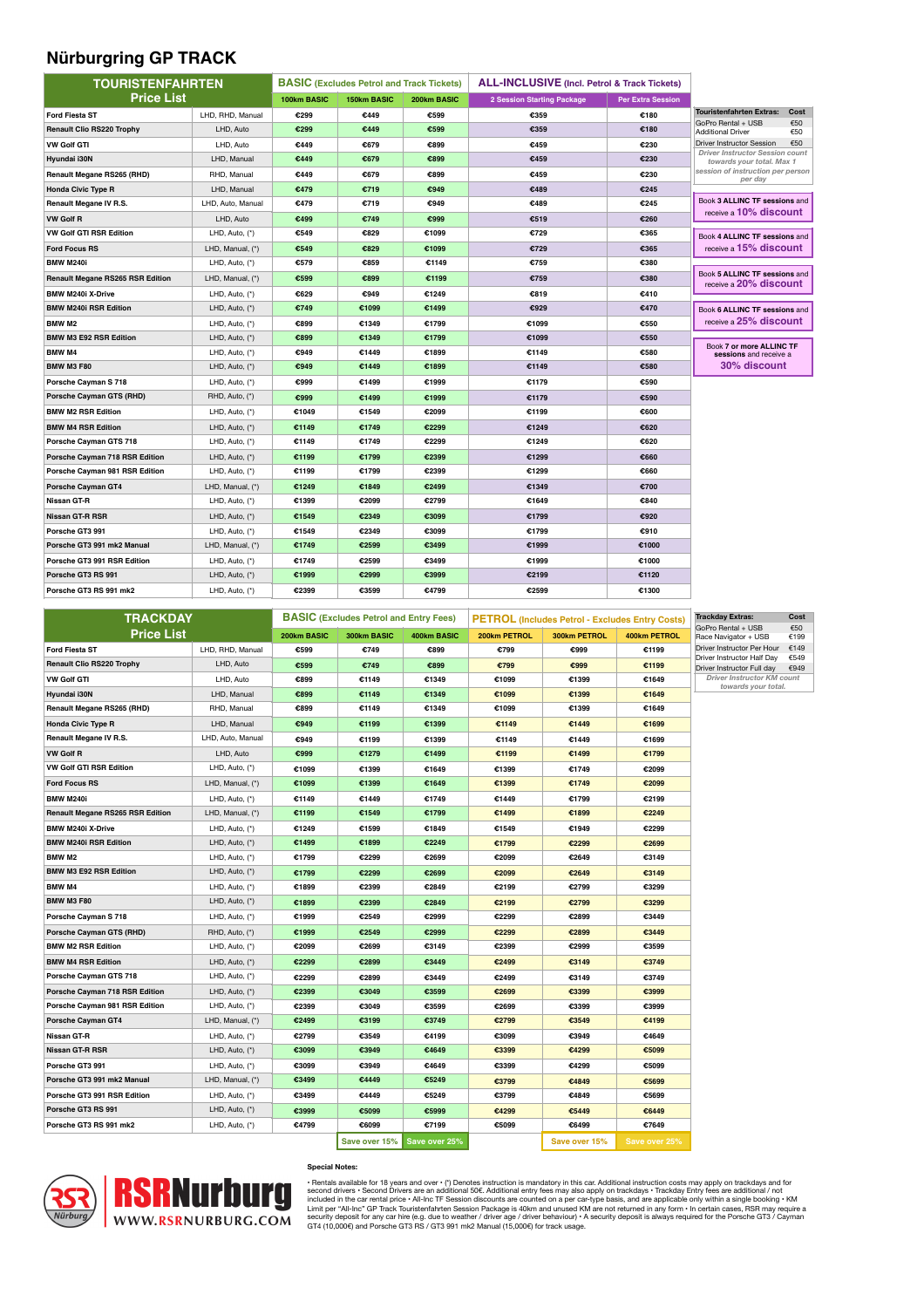### **Nürburgring VLN CONFIG**

| <b>TOURISTENFAHRTEN</b>                 |                   | <b>BASIC</b> (Excludes Petrol and Lap Tickets) |                                           |                                           |                                           | <b>ALL-INCLUSIVE</b> (Includes Petrol and Lap Tickets) |                         |                                          |                                           |                                           |                                           |                                           |                                                                  |            |
|-----------------------------------------|-------------------|------------------------------------------------|-------------------------------------------|-------------------------------------------|-------------------------------------------|--------------------------------------------------------|-------------------------|------------------------------------------|-------------------------------------------|-------------------------------------------|-------------------------------------------|-------------------------------------------|------------------------------------------------------------------|------------|
| <b>Price List</b>                       |                   | 4 laps<br><b>BASIC</b>                         | 6 laps<br><b>BASIC</b>                    | 10 laps<br><b>BASIC</b>                   | 16 laps<br><b>BASIC</b>                   | 20 laps<br><b>BASIC</b>                                | 2 laps<br><b>ALLINC</b> | 4 laps<br><b>ALLINC</b>                  | 6 laps<br><b>ALLINC</b>                   | 10 laps<br><b>ALLINC</b>                  | 16 laps<br><b>ALLINC</b>                  | 20 laps<br><b>ALLINC</b>                  |                                                                  |            |
| VW UP! GTI                              | LHD, Manual       | €323                                           | €459                                      | €638                                      | €884                                      | €1020                                                  | €260                    | €494                                     | €702                                      | €975                                      | €1352                                     | €1560                                     | <b>Touristenfahrten Extras:</b>                                  | Cost       |
| <b>Ford Fiesta ST</b>                   | LHD, RHD, Manual  | €418                                           | €594                                      | €825                                      | €1144                                     | €1320                                                  | €320                    | €608                                     | €864                                      | €1200                                     | €1664                                     | €1920                                     | GoPro Rental + USB<br><b>Additional Driver</b>                   | €50<br>€50 |
| <b>Renault Clio RS220 Trophy</b>        | LHD, Auto         | €418                                           | €594                                      | €825                                      | €1144                                     | €1320                                                  | €320                    | €608                                     | €864                                      | €1200                                     | €1664                                     | €1920                                     | Driver Instructor Per Lap                                        | €50        |
| <b>VW Golf GTI</b>                      | LHD, Auto         | €551                                           | €783                                      | €1088                                     | €1508                                     | €1740                                                  | €400                    | €760                                     | €1080                                     | €1500                                     | €2080                                     | €2400                                     | Driver Instructor laps count<br>towards your total. Max 1 lap of |            |
| Hyundai i30N                            | LHD, Manual       | €551                                           | €783                                      | €1088                                     | €1508                                     | €1740                                                  | €400                    | €760                                     | €1080                                     | €1500                                     | €2080                                     | €2400                                     | instruction per person per day                                   |            |
| Renault Megane RS265 (RHD)              | RHD, Manual       | €551                                           | €783                                      | €1088                                     | €1508                                     | €1740                                                  | €400                    | €760                                     | €1080                                     | €1500                                     | €2080                                     | €2400                                     |                                                                  |            |
| <b>Honda Civic Type R</b>               | LHD. Manual       | €589                                           | €837                                      | €1163                                     | €1612                                     | €1860                                                  |                         | €798                                     | €1134                                     | €1575                                     | €2184                                     | €2520                                     |                                                                  |            |
| Renault Megane IV R.S.                  | LHD, Auto, Manual | €589                                           | €837                                      | €1163                                     | €1612                                     | €1860                                                  |                         | €798                                     | €1134                                     | €1575                                     | €2184                                     | €2520                                     |                                                                  |            |
| <b>VW Golf R</b>                        | LHD, Auto         | €646                                           | €918                                      | €1275                                     | €1768                                     | €2040                                                  |                         | €855                                     | €1215                                     | €1688                                     | €2340                                     | €2700                                     |                                                                  |            |
| <b>VW Golf GTI RSR Edition</b>          | LHD, Auto, (*)    | €684                                           | €972                                      | €1350                                     | €1872                                     | €2160                                                  |                         | €912                                     | €1296                                     | €1800                                     | €2496                                     | €2880                                     |                                                                  |            |
| <b>Ford Focus RS</b>                    | LHD, Manual, (*)  | €684                                           | €972                                      | €1350                                     | €1872                                     | €2160                                                  |                         | €912                                     | €1296                                     | €1800                                     | €2496                                     | €2880                                     |                                                                  |            |
| <b>BMW M240i</b>                        | LHD, Auto, (*)    | €703                                           | €999                                      | €1388                                     | €1924                                     | €2220                                                  |                         | €950                                     | €1350                                     | €1875                                     | €2600                                     | €3000                                     |                                                                  |            |
| <b>Renault Megane RS265 RSR Edition</b> | LHD, Manual, (*)  | €741                                           | €1053                                     | €1463                                     | €2028                                     | €2340                                                  |                         | €969                                     | €1377                                     | €1913                                     | €2652                                     | €3060                                     |                                                                  |            |
| <b>BMW M240i X-Drive</b>                | LHD, Auto, (*)    | €779                                           | €1107                                     | €1538                                     | €2132                                     | €2460                                                  |                         | €1026                                    | €1458                                     | €2025                                     | €2808                                     | €3240                                     |                                                                  |            |
| <b>BMW M240i RSR Edition</b>            | LHD, Auto, (*)    | €912                                           | €1296                                     | €1800                                     | €2496                                     | €2880                                                  |                         | €1159                                    | €1647                                     | €2288                                     | €3172                                     | €3660                                     |                                                                  |            |
| <b>BMW M2</b>                           | LHD, Auto, (*)    | €1102                                          | €1566                                     | €2175                                     | €3016                                     | €3480                                                  |                         | €1349                                    | €1917                                     | €2663                                     | €3692                                     | €4260                                     |                                                                  |            |
| <b>BMW M3 E92 RSR Edition</b>           | LHD, Auto, (*)    | €1102                                          | €1566                                     | €2175                                     | €3016                                     | €3480                                                  |                         | €1349                                    | €1917                                     | €2663                                     | €3692                                     | €4260                                     |                                                                  |            |
| <b>BMW M4</b>                           | LHD, Auto, (*)    | €1140                                          | €1620                                     | €2250                                     | €3120                                     | €3600                                                  |                         | €1425                                    | €2025                                     | €2813                                     | €3900                                     | €4500                                     |                                                                  |            |
| <b>BMW M3 F80</b>                       | LHD, Auto, (*)    | €1140                                          | €1620                                     | €2250                                     | €3120                                     | €3600                                                  |                         | €1425                                    | €2025                                     | €2813                                     | €3900                                     | €4500                                     |                                                                  |            |
| Porsche Cayman S 718                    | LHD, Auto, (*)    | €1197                                          | €1701                                     | €2363                                     | €3276                                     | €3780                                                  |                         | €1444                                    | €2052                                     | €2850                                     | €3952                                     | €4560                                     |                                                                  |            |
| Porsche Cayman GTS (RHD)                | RHD, Auto, (*)    | €1197                                          | €1701                                     | €2363                                     | €3276                                     | €3780                                                  |                         | €1444                                    | €2052                                     | €2850                                     | €3952                                     | €4560                                     |                                                                  |            |
| <b>BMW M2 RSR Edition</b>               | LHD, Auto, (*)    | €1235                                          | €1755                                     | €2438                                     | €3380                                     | €3900                                                  |                         | €1482                                    | €2106                                     | €2925                                     | €4056                                     | €4680                                     |                                                                  |            |
| <b>BMW M4 RSR Edition</b>               | LHD, Auto, (*)    | €1273                                          | €1809                                     | €2513                                     | €3484                                     | €4020                                                  |                         | €1520                                    | €2160                                     | €3000                                     | €4160                                     | €4800                                     |                                                                  |            |
| Porsche Cayman GTS 718                  | LHD, Auto, (*)    | €1273                                          | €1809                                     | €2513                                     | €3484                                     | €4020                                                  |                         | €1520                                    | €2160                                     | €3000                                     | €4160                                     | €4800                                     |                                                                  |            |
| Porsche Cayman 718 RSR Edition          | LHD, Auto, (*)    | €1368                                          | €1944                                     | €2700                                     | €3744                                     | €4320                                                  |                         | €1615                                    | €2295                                     | €3188                                     | €4420                                     | €5100                                     |                                                                  |            |
| <b>Porsche Cayman 981 RSR Edition</b>   | LHD, Auto, (*)    | €1368                                          | €1944                                     | €2700                                     | €3744                                     | €4320                                                  |                         | €1615                                    | €2295                                     | €3188                                     | €4420                                     | €5100                                     |                                                                  |            |
| Porsche Cayman GT4                      | LHD, Manual, (*)  | €1463                                          | €2079                                     | €2888                                     | €4004                                     | €4620                                                  |                         | €1710                                    | €2430                                     | €3375                                     | €4680                                     | €5400                                     |                                                                  |            |
| Nissan GT-R                             | LHD, Auto, (*)    | €1786                                          | €2538                                     | €3525                                     | €4888                                     | €5640                                                  |                         | €2071                                    | €2943                                     | €4088                                     | €5668                                     | €6540                                     |                                                                  |            |
| <b>Nissan GT-R RSR</b>                  | LHD, Auto, (*)    | €1957                                          | €2781                                     | €3863                                     | €5356                                     | €6180                                                  |                         | €2242                                    | €3186                                     | €4425                                     | €6136                                     | €7080                                     |                                                                  |            |
| Porsche GT3 991                         | LHD, Auto, (*)    | €1957                                          | €2781                                     | €3863                                     | €5356                                     | €6180                                                  |                         | €2242                                    | €3186                                     | €4425                                     | €6136                                     | €7080                                     |                                                                  |            |
| Porsche GT3 991 mk2 Manual              | LHD, Manual, (*)  | €2185                                          | €3105                                     | €4313                                     | €5980                                     | €6900                                                  |                         | €2432                                    | €3456                                     | €4800                                     | €6656                                     | €7680                                     |                                                                  |            |
| Porsche GT3 991 RSR Edition             | LHD, Auto, (*)    | €2185                                          | €3105                                     | €4313                                     | €5980                                     | €6900                                                  |                         | €2432                                    | €3456                                     | €4800                                     | €6656                                     | €7680                                     |                                                                  |            |
| Porsche GT3 RS 991                      | LHD, Auto, (*)    | €2470                                          | €3510                                     | €4875                                     | €6760                                     | €7800                                                  |                         | €2717                                    | €3861                                     | €5363                                     | €7436                                     | €8580                                     |                                                                  |            |
| Porsche GT3 RS 991 mk2                  | LHD, Auto, (*)    | €2926                                          | €4158                                     | €5775                                     | €8008                                     | €9240                                                  |                         | €3173                                    | €4509                                     | €6263                                     | €8684                                     | €10020                                    |                                                                  |            |
|                                         |                   | <b>Includes</b><br>5%<br><b>Discount</b>       | <b>Includes</b><br>10%<br><b>Discount</b> | <b>Includes</b><br>25%<br><b>Discount</b> | <b>Includes</b><br>35%<br><b>Discount</b> | <b>Includes</b><br>40%<br><b>Discount</b>              |                         | <b>Includes</b><br>5%<br><b>Discount</b> | <b>Includes</b><br>10%<br><b>Discount</b> | <b>Includes</b><br>25%<br><b>Discount</b> | <b>Includes</b><br>35%<br><b>Discount</b> | <b>Includes</b><br>40%<br><b>Discount</b> |                                                                  |            |

#### **OTHER CIRCUITS** (Hockenheim, Zandvoort etc)

| <b>Other Circuit Price List</b>          |                   | <b>BASIC (Excludes Petrol and Entry Fees)</b> |               |               |  |  |  |
|------------------------------------------|-------------------|-----------------------------------------------|---------------|---------------|--|--|--|
| (e.g. Zolder, Hockenheim, Zandvoort etc) |                   | 200km BASIC                                   | 300km BASIC   | 400km BASIC   |  |  |  |
| Hyundai i30N                             | LHD, Manual       | €899                                          | €1149         | €1349         |  |  |  |
| <b>Renault Megane RS265 (RHD)</b>        | RHD, Manual       | €899                                          | €1149         | €1349         |  |  |  |
| <b>Honda Civic Type R</b>                | LHD, Manual       | €949                                          | €1199         | €1399         |  |  |  |
| Renault Megane IV R.S.                   | LHD, Auto, Manual | €949                                          | €1199         | €1399         |  |  |  |
| <b>Ford Focus RS</b>                     | LHD, Manual, (*)  | €1099                                         | €1399         | €1649         |  |  |  |
| <b>BMW M240i</b>                         | LHD, Auto, (*)    | €1149                                         | €1449         | €1749         |  |  |  |
| <b>Renault Megane RS265 RSR Edition</b>  | LHD, Manual, (*)  | €1199                                         | €1549         | €1799         |  |  |  |
| <b>BMW M240i X-Drive</b>                 | LHD, Auto, $(*)$  | €1249                                         | €1599         | €1849         |  |  |  |
| <b>BMW M240i RSR Edition</b>             | LHD, Auto, (*)    | €1499                                         | €1899         | €2249         |  |  |  |
| BMW M2                                   | LHD, Auto, $(*)$  | €1799                                         | €2299         | €2699         |  |  |  |
| <b>BMW M3 E92 RSR Edition</b>            | LHD, Auto, (*)    | €1799                                         | €2299         | €2699         |  |  |  |
| <b>BMW M4</b>                            | LHD, Auto, $(*)$  | €1899                                         | €2399         | €2849         |  |  |  |
| <b>BMW M3 F80</b>                        | LHD, Auto, (*)    | €1899                                         | €2399         | €2849         |  |  |  |
| Porsche Cayman S 718                     | LHD, Auto, $(*)$  | €1999                                         | €2549         | €2999         |  |  |  |
| Porsche Cayman GTS (RHD)                 | RHD, Auto, (*)    | €1999                                         | €2549         | €2999         |  |  |  |
| <b>BMW M2 RSR Edition</b>                | LHD, Auto, $(*)$  | €2099                                         | €2699         | €3149         |  |  |  |
| <b>BMW M4 RSR Edition</b>                | LHD, Auto, (*)    | €2299                                         | €2899         | €3449         |  |  |  |
| Porsche Cayman GTS 718                   | LHD, Auto, (*)    | €2299                                         | €2899         | €3449         |  |  |  |
| Porsche Cayman 718 RSR Edition           | LHD, Auto, (*)    | €2399                                         | €3049         | €3599         |  |  |  |
| Porsche Cayman 981 RSR Edition           | LHD, Auto, $(*)$  | €2399                                         | €3049         | €3599         |  |  |  |
| Porsche Cayman GT4                       | LHD, Manual, (*)  | €2499                                         | €3199         | €3749         |  |  |  |
| Nissan GT-R                              | LHD, Auto, $(*)$  | €2799                                         | €3549         | €4199         |  |  |  |
| Nissan GT-R RSR                          | LHD, Auto, (*)    | €3099                                         | €3949         | €4649         |  |  |  |
| Porsche GT3 991                          | LHD, Auto, (*)    | €3099                                         | €3949         | €4649         |  |  |  |
| Porsche GT3 991 mk2 Manual               | LHD, Manual, (*)  | €3499                                         | €4449         | €5249         |  |  |  |
| Porsche GT3 991 RSR Edition              | LHD, Auto, (*)    | €3499                                         | €4449         | €5249         |  |  |  |
| Porsche GT3 RS 991                       | LHD, Auto, (*)    | €3999                                         | €5099         | €5999         |  |  |  |
| Porsche GT3 RS 991 mk2                   | LHD, Auto, (*)    | €4799                                         | €6099         | €7199         |  |  |  |
|                                          |                   |                                               | Save over 15% | Save over 25% |  |  |  |

| <b>Trackday Extras:</b>         |                                         | Cost |
|---------------------------------|-----------------------------------------|------|
| GoPro Rental + USB              | Per Day                                 | €50  |
| Race Navigator + USB            | Per Day                                 | €199 |
| Race Suit Rental                | Per Day                                 | €25  |
| <b>Additional Driver</b>        | (+ Entry costs where required)          | €50  |
| Driver Instructor               | Half Day (+ Entry costs where required) | €549 |
| Driver Instructor               | Full Day (+ Entry costs where required) | €949 |
| <b>Relocation Costs Per Car</b> |                                         | Cost |
| Overnight charge                | Per Night / Per Staff Member            | €200 |
| Mechanical Support              | Per Dav                                 | €495 |
|                                 |                                         |      |
| Spa                             | 120km / Nürburg                         | €250 |
| Zolder                          | 200km / Nürburg                         | €400 |
| Hockenheim                      | 220km / Nürburg                         | €450 |
| <b>Bilster Berg</b>             | 300km / Nürburg                         | €600 |
| <b>Zandvoort</b>                | 370km / Nürburg                         | €740 |
| l'Anneau du Rhin                | 380km / Nürburg                         | €760 |
| Dijon Prenois                   | 460km / Nürburg                         | €920 |
| Other                           | Per Km                                  | €2   |
|                                 |                                         |      |



Special Notes:<br>• Rentals available for 18 years and over • (\*) Denotes instruction is mandatory on your first lap, additional costs apply for<br>• Rentals available for 18 years and over • (\*) Denotes instruction is mandatory